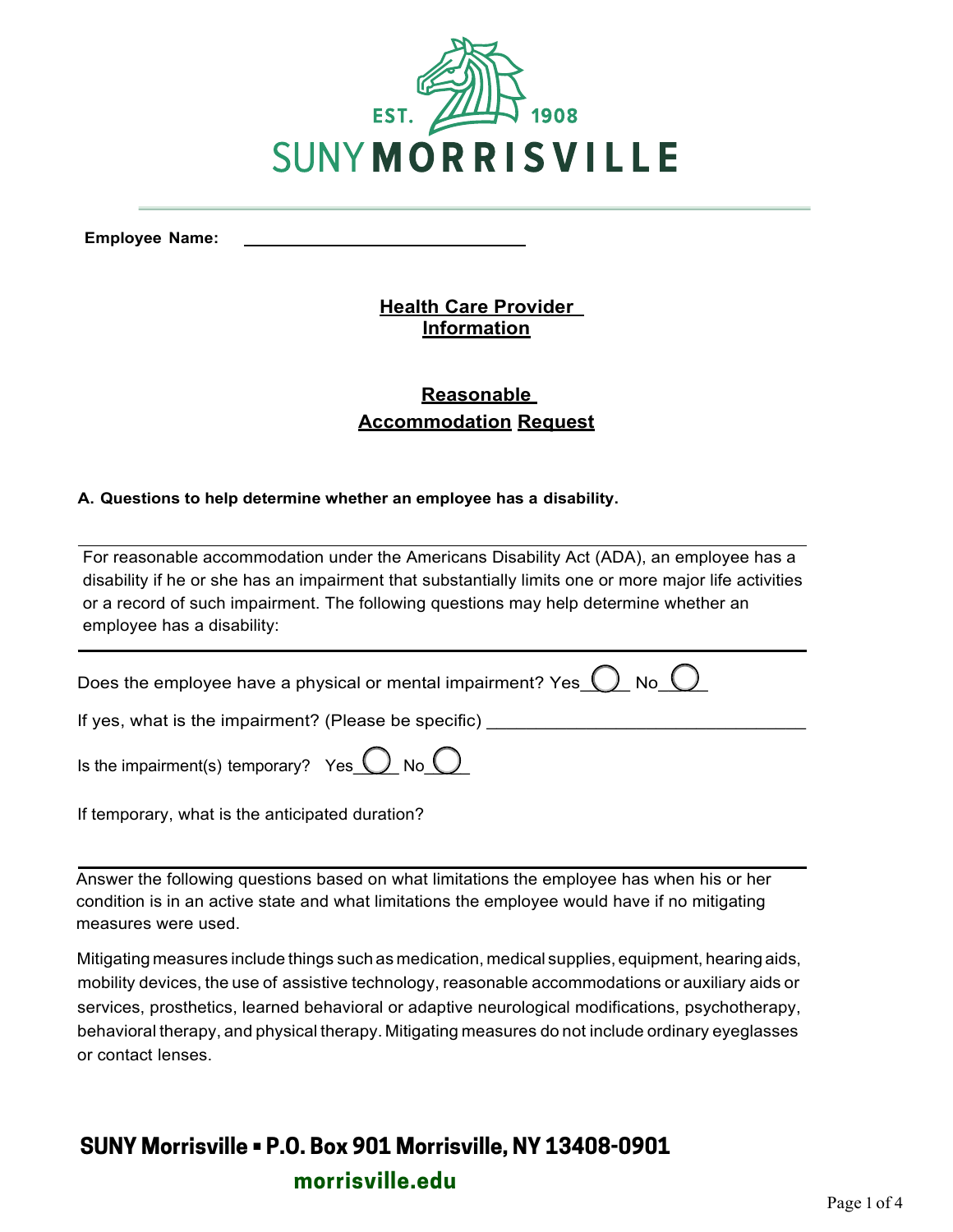Does the impairment substantially limit a major life activity? Yes  $\bigcirc$  No  $\bigcirc$ 

*Note: The impairment does not need to significantly or severely restrict the individual to meet this standard. It may be useful in appropriate cases to consider the condition under which the individual performs the major life activity; the manner in which the individual performs the major life activity; and/or the duration of time it takes the individual to perform the major life activity, or for which the individual can perform the major life activity.* 

#### If yes, what major life activity(s) is/are affected?

| $\blacksquare$ Bending | $\blacksquare$ Hearing    | Reaching              | <b>□</b> Speaking       |
|------------------------|---------------------------|-----------------------|-------------------------|
| <b>□</b> Breathing     | □ Interacting With Others | <b>∏</b> Reading      | <b>∏</b> Standing       |
| □ Caring for Self      | <b>□</b> Learning         | $\blacksquare$ Seeing | $\blacksquare$ Thinking |
| <b>□</b> Concentrating | $\blacksquare$ Lifting    | <b>n</b> Sitting      | <b>Ⅱ</b> Walking        |
| $\Box$ Eating          | □ Performing Manual Tasks | <b>□</b> Sleeping     | <b>■</b> Working        |
|                        |                           |                       | <b>□</b> Other          |

### If yes, what major bodily functions is/are affected?

| <b>Bladder</b>        | <b>D</b> igestive      | $\Box$ Lymphatic                             | <b>Reproductive</b>                    |
|-----------------------|------------------------|----------------------------------------------|----------------------------------------|
| <b>∏</b> Bowel        | <b>DEndocrine</b>      | <b>Musculoskeletal</b>                       | <b>Respiratory</b>                     |
| <b>N</b> Brain        | <b>N</b> Genitourinary | <b>Neurological</b>                          | <b>N</b> Special Sense Organs and Skin |
| <b>Cardiovascular</b> | <b></b> ∐Hemic         | <b>INormal Cell Growth IDther (describe)</b> |                                        |
| <b>Circulatory</b>    | <b>Olmmune</b>         | Doperation of an organ                       |                                        |

- **B. Question to help determine whether an accommodation is needed.** An employee with a disability is entitled to an accommodation only when the accommodation is needed because of the disability. Accommodation ideas and suggestions are always welcome and can be helpful however, employers do get to choose the effective accommodation that will be provided for an employee, as outlined by the EEOC. To assist us in determining the most appropriate and effective accommodation(s), the employer needs to know what specific symptoms and functional limitations are creating barriers for the employee. The following questions may help determine whether the requested accommodation is needed because of the disability. Please answer the following with as much detail as possible. Thank you.
- 1. What limitation(s) is interfering with job performance or accessing a benefit of employment? {What is getting in the way of the employee from doing their job?}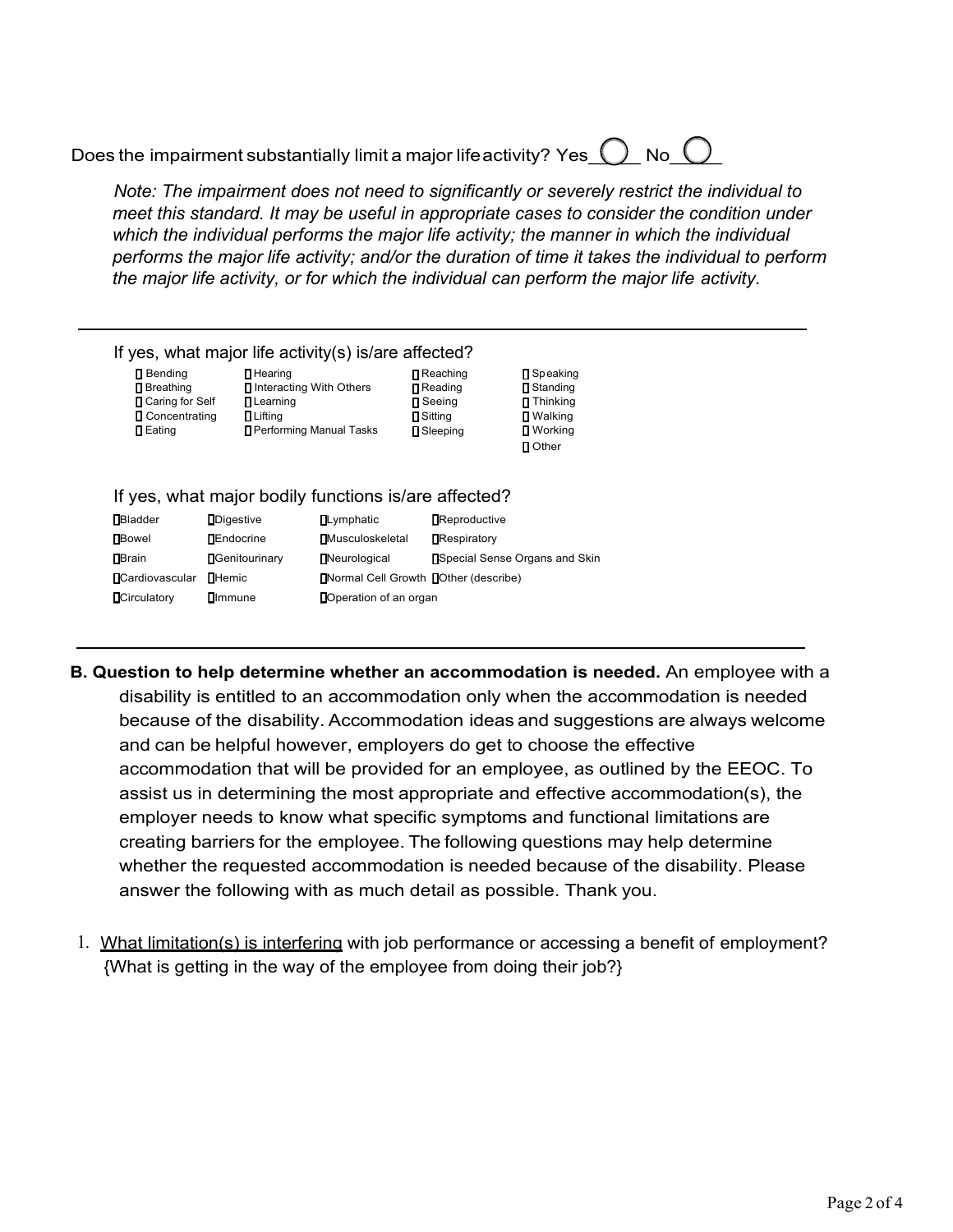2. What specific job function(s) or benefits of employment is the employee having trouble performing or accessing because of the limitations?

3. How does the employee's limitation(s) interfere with his/her ability to perform the job function(s) or access benefit of employment?

**C. Questions to help determine effective accommodation options:** If an employee has a disability and needs an accommodation because of the disability, the employer must provide a reasonable accommodation, unless the accommodation poses an undue hardship. The following questions may help determine effective accommodations.

**1.** Do you have any suggestions regarding possible accommodations to improve job performance? ) No  $\bigcup$  Yes: please explain what they are: